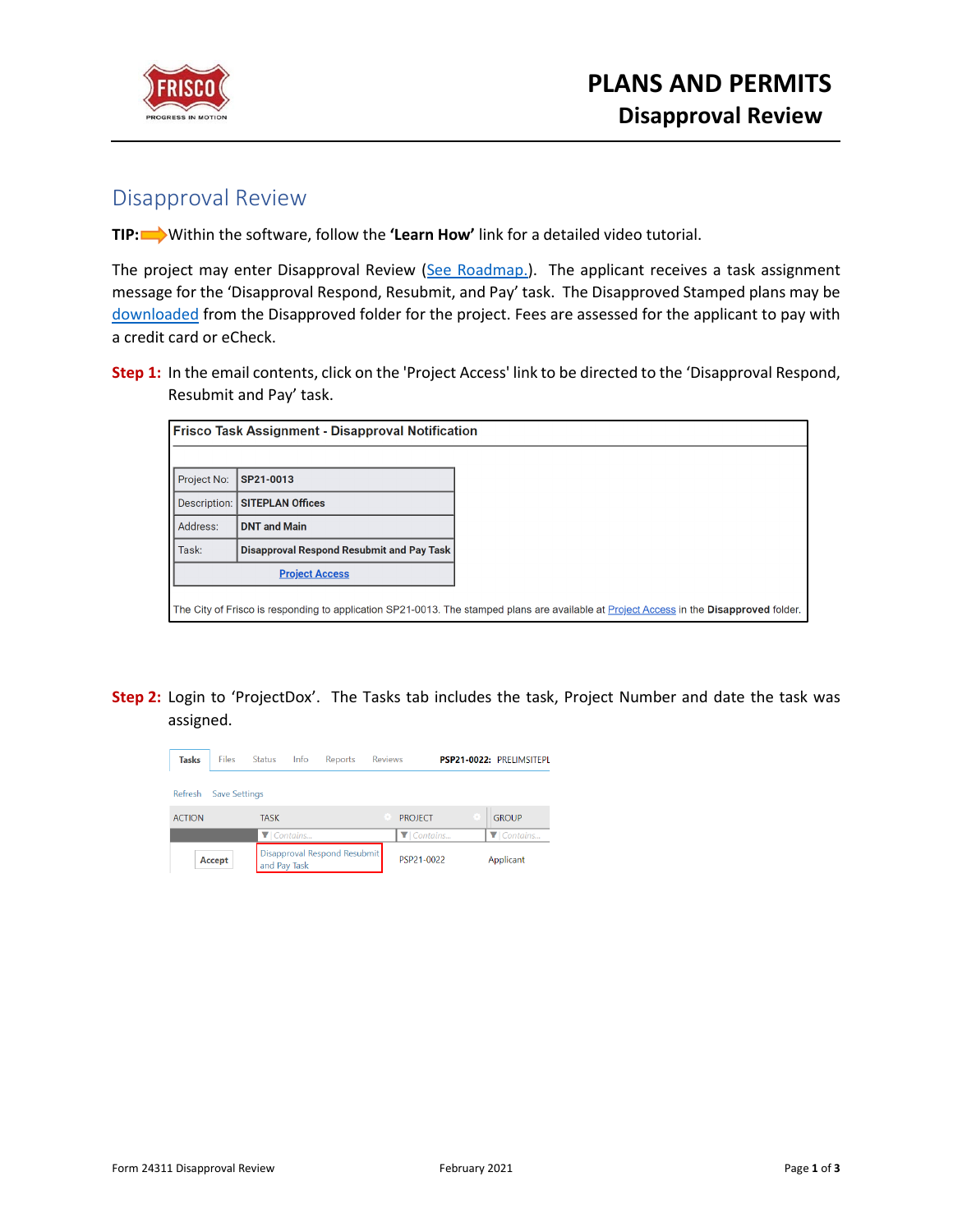

## **Step 3:** [Upload](https://www.friscotexas.gov/DocumentCenter/View/24013) revised Drawings and Documents and respond to Reviewer Comments. See Revise and [Resubmit](https://www.friscotexas.gov/DocumentCenter/View/24011) and [Fee Payment](https://www.friscotexas.gov/DocumentCenter/View/24014/EPR-Fee-Payment-PDF) directions.

| STEP 1 of 5: View Disapproved files from the City to receive quidance on corrections needed. Respond to all Review Comments.<br><b>Resolve Review Comments</b> | ଵ                                                                                                                                                                                                                                                                                                |                        |                                                                                                                                                                                                                                                                                                                                               |           |                   |
|----------------------------------------------------------------------------------------------------------------------------------------------------------------|--------------------------------------------------------------------------------------------------------------------------------------------------------------------------------------------------------------------------------------------------------------------------------------------------|------------------------|-----------------------------------------------------------------------------------------------------------------------------------------------------------------------------------------------------------------------------------------------------------------------------------------------------------------------------------------------|-----------|-------------------|
| <b>Unresolved Comments: 1</b>                                                                                                                                  |                                                                                                                                                                                                                                                                                                  |                        |                                                                                                                                                                                                                                                                                                                                               |           |                   |
| Info Only Comments: 0                                                                                                                                          |                                                                                                                                                                                                                                                                                                  |                        |                                                                                                                                                                                                                                                                                                                                               |           |                   |
| Files with Markups: 0                                                                                                                                          |                                                                                                                                                                                                                                                                                                  |                        |                                                                                                                                                                                                                                                                                                                                               |           |                   |
| <b>Plan Review:</b>                                                                                                                                            | <b>Review Comments</b>                                                                                                                                                                                                                                                                           | <b>Export to Excel</b> | <b>Import Excel Responses</b>                                                                                                                                                                                                                                                                                                                 | Learn how | <b>Help Video</b> |
|                                                                                                                                                                | Review and respond online.                                                                                                                                                                                                                                                                       |                        | Review and respond in Excel, then upload your responses.                                                                                                                                                                                                                                                                                      |           |                   |
|                                                                                                                                                                | STEP 2 of 5: At the completion of the task, if fees are outstanding, you will be required to pay fees.                                                                                                                                                                                           |                        |                                                                                                                                                                                                                                                                                                                                               |           |                   |
| . The transaction limit for Electronic Check is \$50,000.                                                                                                      | Order Summary window will close automatically once the payment process is complete.<br>• A convenience fee of 2% for Credit Card and .75% for Electronic Check will be added.<br>still complete this task which will then display a \$0 Fee Amount. To exit this window, click "Save For Later". |                        | . If a Payment is required, you will be directed to Authorize.net secure payment screens. After clicking Pay, do not close the browser window early. It could affer<br>. If you wish to pay by paper check, deliver or mail your check to "City of Frisco Development Services 6101 Frisco Square Blvd 3rd floor, Frisco, TX 75034". Once the |           |                   |
| <b>Payment</b><br><b>Fee Amount: \$150.00</b>                                                                                                                  |                                                                                                                                                                                                                                                                                                  |                        |                                                                                                                                                                                                                                                                                                                                               |           |                   |

**Step 4:** At this point, the applicant may [download](https://www.friscotexas.gov/DocumentCenter/View/24232) the Disapproved Plans found in the Files tab.

| Tasks                                                     | <b>Files</b> | <b>Status</b>           | Info | <b>Reports</b>     | Reviews          | PSP21-0022: PRELIMSITEPLAN Neighborhood Center |  |
|-----------------------------------------------------------|--------------|-------------------------|------|--------------------|------------------|------------------------------------------------|--|
| Refresh                                                   |              |                         |      |                    |                  |                                                |  |
|                                                           |              |                         |      |                    | 200              | 1 of 1 files (0 selected)                      |  |
| I.                                                        |              | Drawings (1 - 0 New)    |      |                    | <b>FILE NAME</b> |                                                |  |
|                                                           |              |                         |      |                    | ▼ Contains       |                                                |  |
| n<br><b>Documents</b><br><b>Reviewer Attachments</b><br>n |              |                         | ᢦ    | ρ<br>Site Plan.pdf |                  |                                                |  |
|                                                           |              | Disapproved (1 - 0 New) |      |                    |                  |                                                |  |

**Step 4:** There are two options to submit the Disapproval Respond Resubmit and Pay eForm.

- **Save for Later** Saves your work and allows additional files to be uploaded.
- **Upload Complete - Resubmit** This will complete the task and prevent additional files to be uploaded. Payment is required for completion of the task. Choose the Payment Method and check the boxes indicating that the Checklist and Changemark items have been addressed and acknowledging the terms and conditions.

**Step 5:** Once submitted, the project enters another review cycle in Department Review.

Look for a receipt of payment in the email. Login to ProjectDox to follow the status of the project.